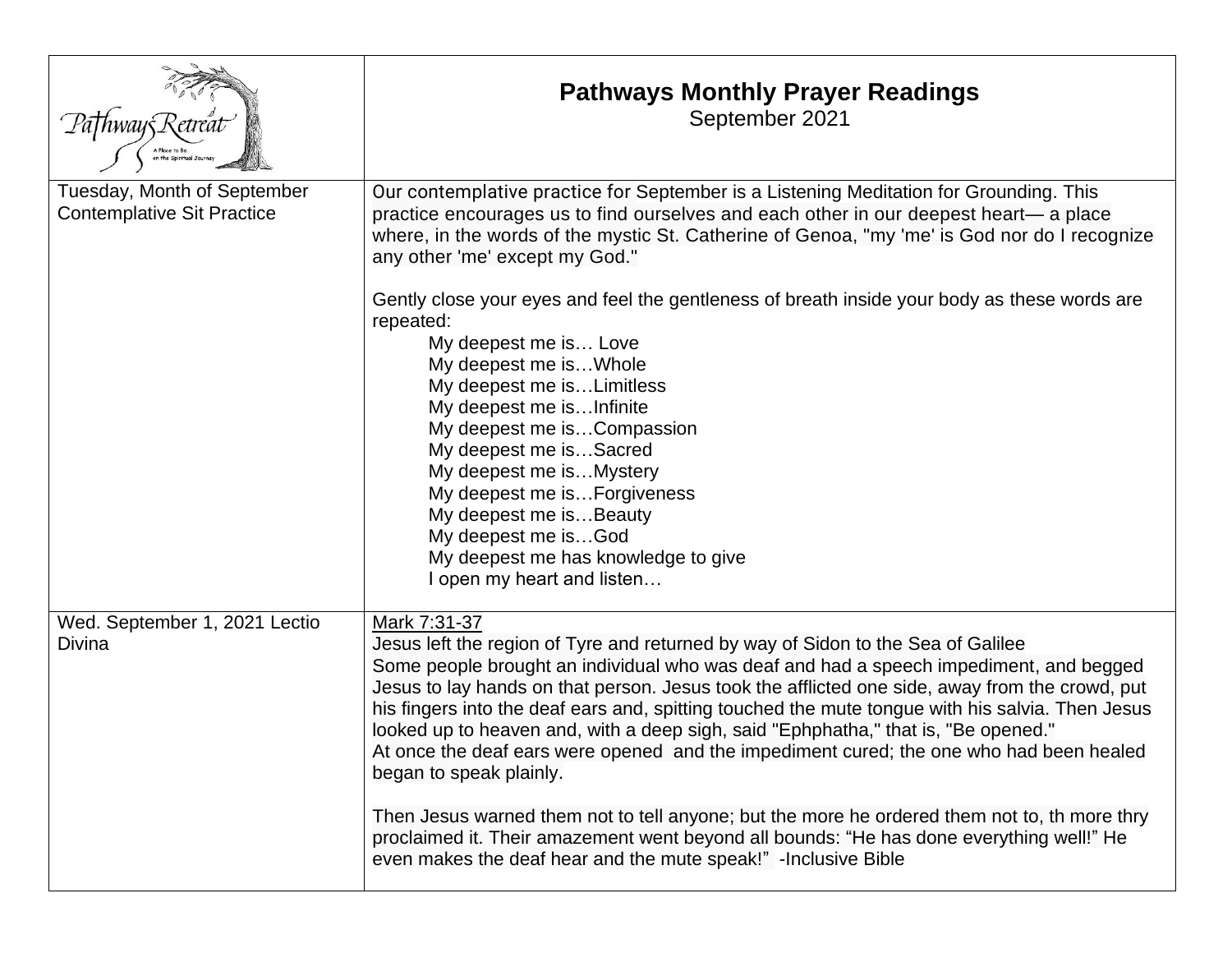| Thur. September 2, 2021 Centering<br>Prayer | Isaiah 35:4-7a<br>Say to all those faint of heart:<br>"Take courage! Do not be afraid!<br>Look, YHWH is coming<br>God is coming to save you!"<br>Then the eyes of the blind will be opened,<br>the ears of the deaf will be unsealed.<br>Then those who cannot walk will leap like the deer<br>and the tongues of those who cannot speak will sing for joy.<br>Waters will break forth in the wilderness,<br>and there will be streams in the desert.<br>The scorched earth will become a lake;<br>the parched lands, springs of water. Inclusive Bible                                                                                                                                                                                                                                                                                               |
|---------------------------------------------|-------------------------------------------------------------------------------------------------------------------------------------------------------------------------------------------------------------------------------------------------------------------------------------------------------------------------------------------------------------------------------------------------------------------------------------------------------------------------------------------------------------------------------------------------------------------------------------------------------------------------------------------------------------------------------------------------------------------------------------------------------------------------------------------------------------------------------------------------------|
| Wed. September 8, 2021 Lectio<br>Divina     | Wisdom of Solomon 7:26 - 8:1<br>She is the light that shines forth from everlasting light,<br>the flawless mirror of the dynamism of God and the perfect image of the Holy One's goodness.<br>Though alone of Her kind, She can do all things;<br>though unchanging, She renews all things;<br>generation after generation, She enter into holy souls<br>and makes them friends of God and prophets,<br>for God loves the one<br>who finds a home in Wisdom.<br>She is more beautiful than the sun,<br>and more magnificent than all the stars in the sky.<br>When compared with daylight,<br>She excels in every way, for the day always gives way to night,<br>but Wisdom ever gives way to evil.<br>She stretches forth Her power<br>from one end of the earth to the other<br>and gently puts all things in their proper place. - Inclusive Bible |
| Thur. September 9, 2021 Centering<br>Prayer | Psalm 116: 5-7<br>You are gracious YHWH, and just;<br>YHWH is compassionate.<br>You protect those without guile;<br>When I was brought low,<br>you saved me.<br>Be at rest once again, my soul,<br>For YHWH has been good to you. - Inclusive Bible                                                                                                                                                                                                                                                                                                                                                                                                                                                                                                                                                                                                   |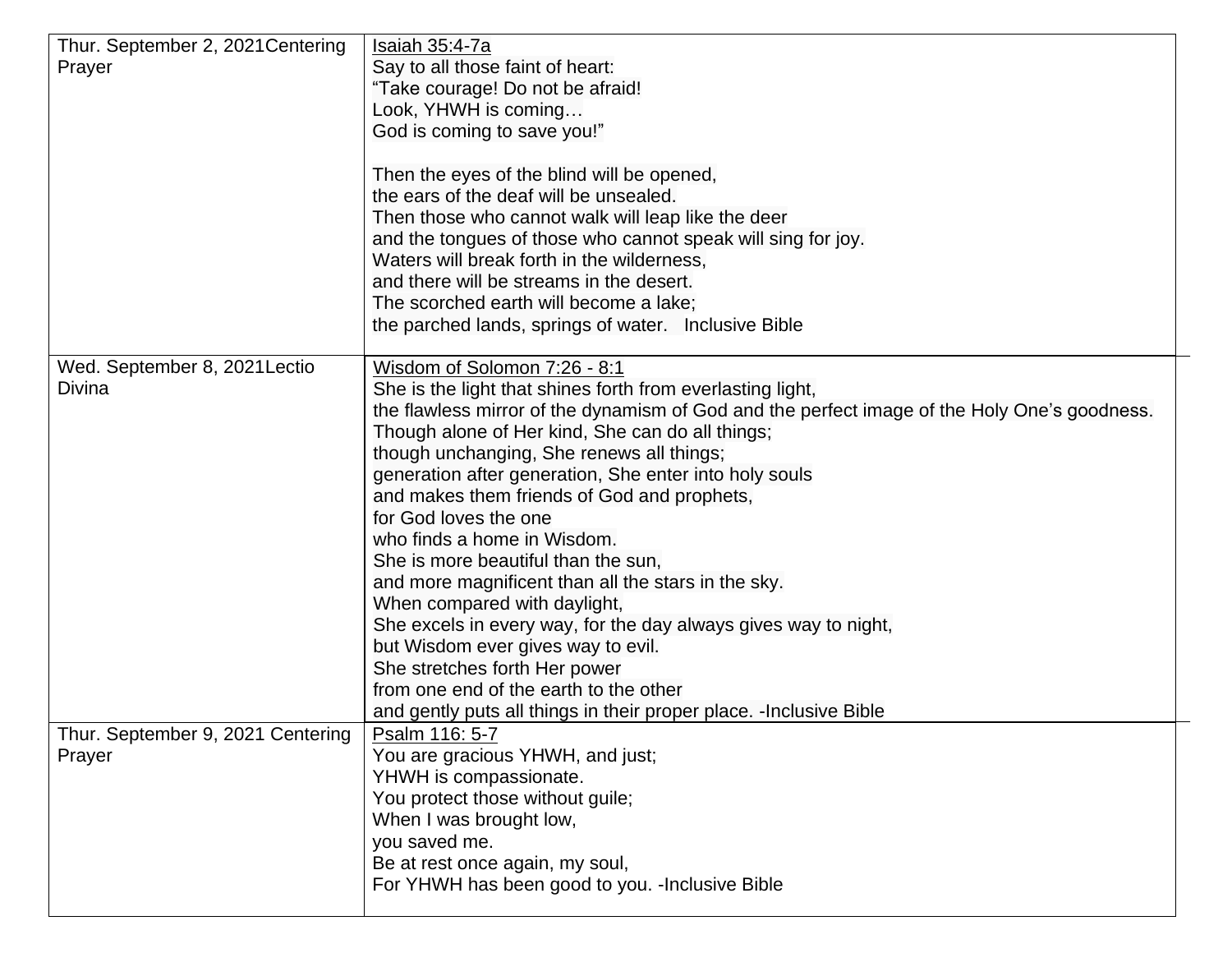| Wed. September 15, 2021 Lectio | Mark 9:33-37                                                                                     |
|--------------------------------|--------------------------------------------------------------------------------------------------|
| Divina                         | Jesus and the disciples returned to Capernaum.                                                   |
|                                | Once they were in the house, Jesus began to ask them,                                            |
|                                | "What were you discussing on the way home?"                                                      |
|                                | At this they fell silent, for on the way they had been arguing about who among them was most     |
|                                | important.                                                                                       |
|                                | So Jesus sat down and called the Twelve over and said,                                           |
|                                | "If any of you wants to be first, you must be the last one of all and at the service of all."    |
|                                | Then Jesus brought a child into their midst and, putting his arm around the child, said to them, |
|                                | "Whoever welcomes a child such as this for my sake welcomes me. And whoever welcomes me          |
|                                | welcomes not me but the One who sent me." -Inclusive Bible                                       |
| Thur. September 16, 2021       | Psalm 54: 4                                                                                      |
| <b>Centering Prayer</b>        | For you, O God, are my helper,                                                                   |
|                                | The One who sustains my life. - Inclusive Bible                                                  |
|                                |                                                                                                  |
|                                |                                                                                                  |
| Wed. September 22, 2021 Lectio | James 5:13-16                                                                                    |
|                                | Are any of you in trouble? Then pray.                                                            |
|                                | Are any of you in good spirits? Then sing a song a hymn of praise.                               |
|                                | Are any of you sick? Then call for the elders of the church,                                     |
|                                | and have them pray over those who are sick and anoint them with oil in the name of Christ.       |
|                                | you may be healed. And this prayer offered in faith will make them well,                         |
|                                | and Christ will raise them up.                                                                   |
|                                | If they have sinned, they will be forgiven.<br>So confess your sins to one another,              |
|                                | and pray for one another, that you may be healed.                                                |
|                                | The prayers of the just are powerful and effective. - Inclusive Bible                            |
| Thur. September 23, 2021 CP    | Psalm 19:7-9                                                                                     |
|                                | Your law YHWH is perfect;                                                                        |
|                                | it refreshes the soul.                                                                           |
|                                | Your rule is to be trusted;                                                                      |
|                                | it gives wisdom to the naïve.                                                                    |
|                                | Your purposes, O God, are right;                                                                 |
|                                | they gladden the heart.                                                                          |
|                                | Your command is clear;                                                                           |
|                                | it gives light to the eyes.                                                                      |
|                                | Holding you in awe, YHWH, is purifying;                                                          |
|                                | it endures. - Inclusive Bible                                                                    |
|                                |                                                                                                  |